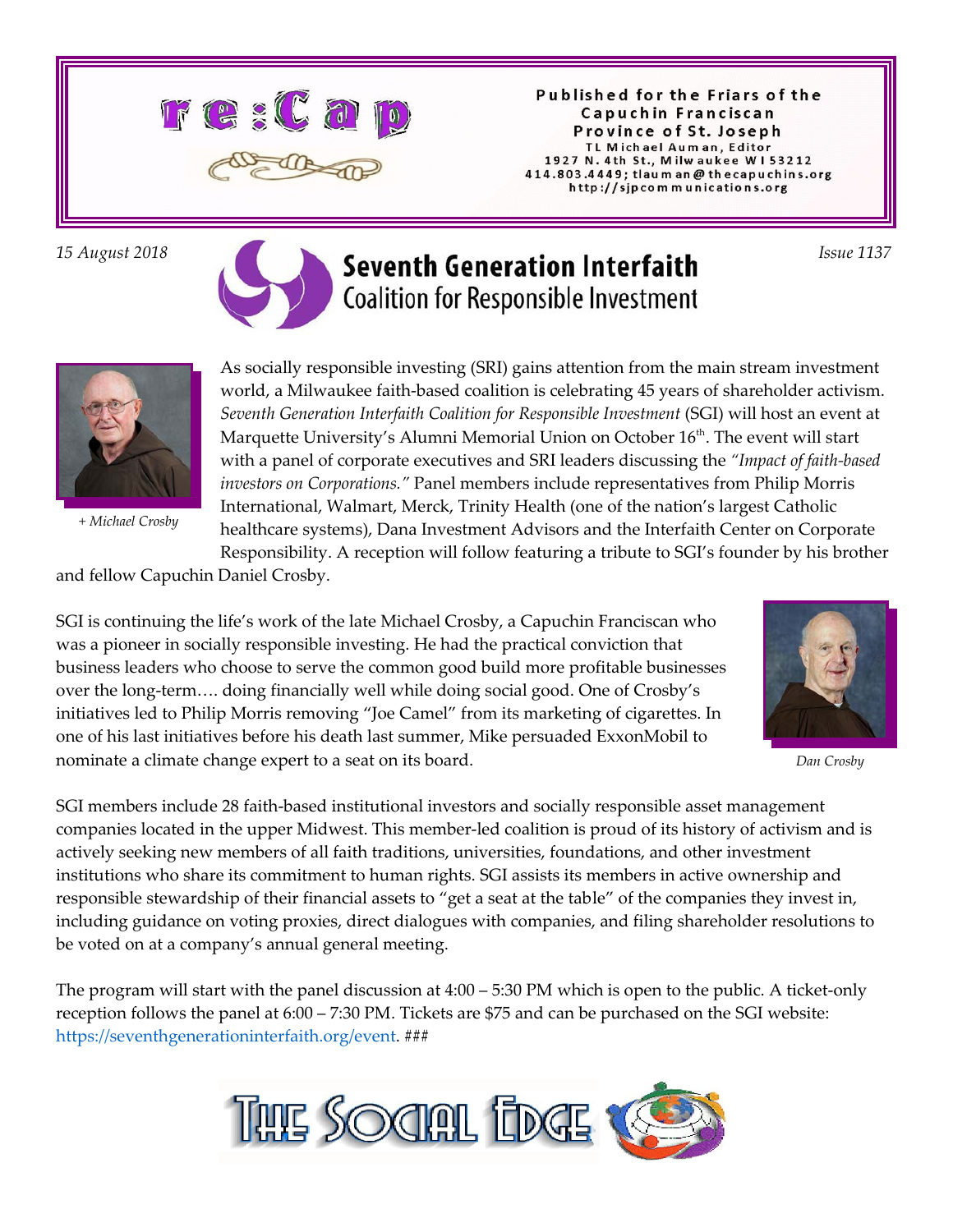### *We Saw You at Cap Retreat's 50th Anniversary*





*Steve Kropp*

### *Solanus has his first feast day!*

On 30 July, the province celebrated the first feast day of our brother Solanus Casey. Over 300 people joined in the celebration of the memorial of Solanus Casey at St. Isidore the Farmer Parish - Holy Cross Church in Mt. Calvary WI . James Schuerman, auxiliary bishop of Milwaukee, concelebrated, and Steve Kropp, provincial vicar, preached the homily.

#### *Solanus Casey Center Expansion Underway*

Casey Center and its campus on Detroit's east side has begun but with a smaller footprint than what was initially envisioned. Just over six months after the late Art Van Elslander made a \$20 million gift to fund the project, the Solanus Casey Center and its parent organization, the Province of St. Joseph, have acquired or leased 26 parcels of land and are preparing to close on another 17 from the city of Detroit.

The expansion of the Solanus

At the same time, renovations to the chapel at St. Bonaventure Monastery have also begun. Outside, the steeples are being cleaned up before a new roof is



*Artist rendition*

installed. Inside, the seating in the chapel has been reconfigured to more closely resemble its arrangement during the time Casey lived and prayed there, and to create more seating.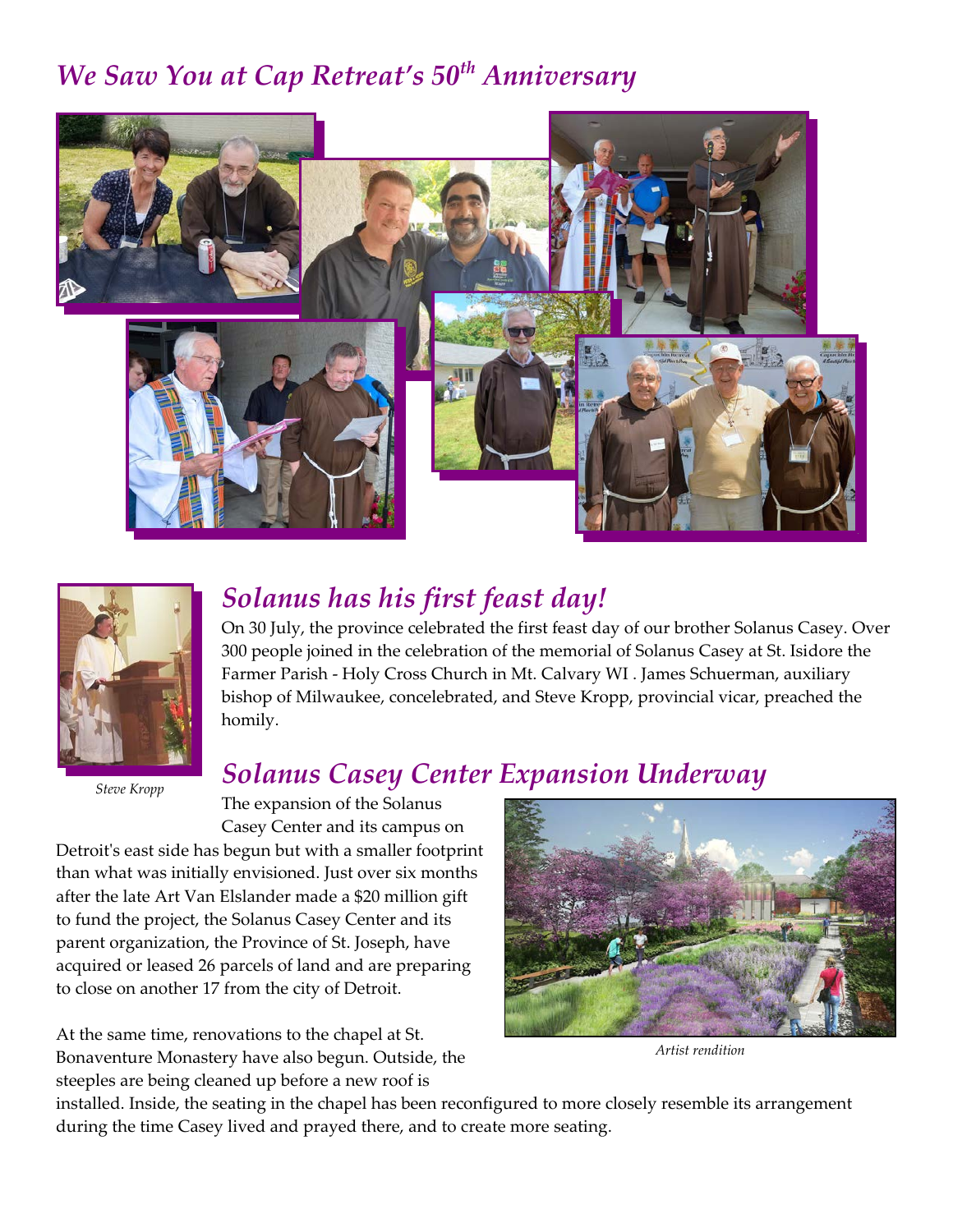

Unfortunately, the realities facing newspapers have not escaped the Catholic press. For the past two decades, circulation has steadily declined, as costs have steadily risen.

For 146 years, *The Michigan Catholic* newspaper has been honored

to be a part of the fabric of the Catholic community in southeast Michigan. Allen Vigneron (archbishop of Detroit) has announced the closure of *The Michigan Catholic* after the Aug. 24<sup>th</sup> issue. Along with this significant step, the archbishop has also announced the anticipated launch of *Detroit Catholic*, an online, multichannel media and news service scheduled to begin in November. As the archbishop explained, this change is not an abandonment of our century-and-a-half-long dedication to Catholic news in the Archdiocese of Detroit. Rather, he said, it will allow us to focus even more on the stories of faith, hope and love that abound in the community, telling those stories in new and innovative ways, and delivering that content in a more timely and engaging format.

#### *Thou Shalt Not Kill*

#### *Pope Francis Declares Capital Punishment Unambiguously Wrong. No Exceptions.*

Pope Francis has changed Catholic Church teaching to fully reject the death penalty, the Vatican announced recently, saying it would work to abolish capital punishment worldwide.

Pope Francis's condemnation of capital punishment is simple and unambiguous: It is inadmissible. No exceptions for especially heinous crimes; no loopholes allowing execution when other lives might be in jeopardy, as in past Catholic teachings. No, declared the pope; state-sanctioned killing is always an unjustifiable attack on the dignity of human life, it's always wrong.

*That it is.* It is an arbitrary and hugely expensive barbarism whose victims in the United States are often black, poor or mentally disturbed — and sometimes innocent. Over the past 45 years, when 1,479 people were executed in this country, 162 people sentenced to death have been exonerated. All the arguments for executing criminals have been debunked: It is useless as a deterrent and it does not save lives by getting rid of murderers. Many countries, including nearly all Western democracies with the shameful exception of the United States, have rejected it.

**"Capital punishment only continues the cycle of violence and vengeance. If there is any lesson we need to learn in this perilous age, it is that taking a human life in the name of retribution does not bring justice and it doesn't bring closure, even if it may feel that way in the moment."** *— Blase Cupich, archbishop of Chicago*

Since his election to the papacy five years ago, Francis has introduced a less formal, more pragmatic and progressive approach to his ministry, taking strong stands on issues like climate change and consumerism. His approach has often drawn criticism from Catholic conservatives, and the new teaching on the death penalty is bound to generate a heated debate — indeed it already has — on what it means for Catholic judges and politicians in the United States.

*[The above text is excerpted from a* New York Times *editorial, 8/3/18]*

*Stop the executions!*